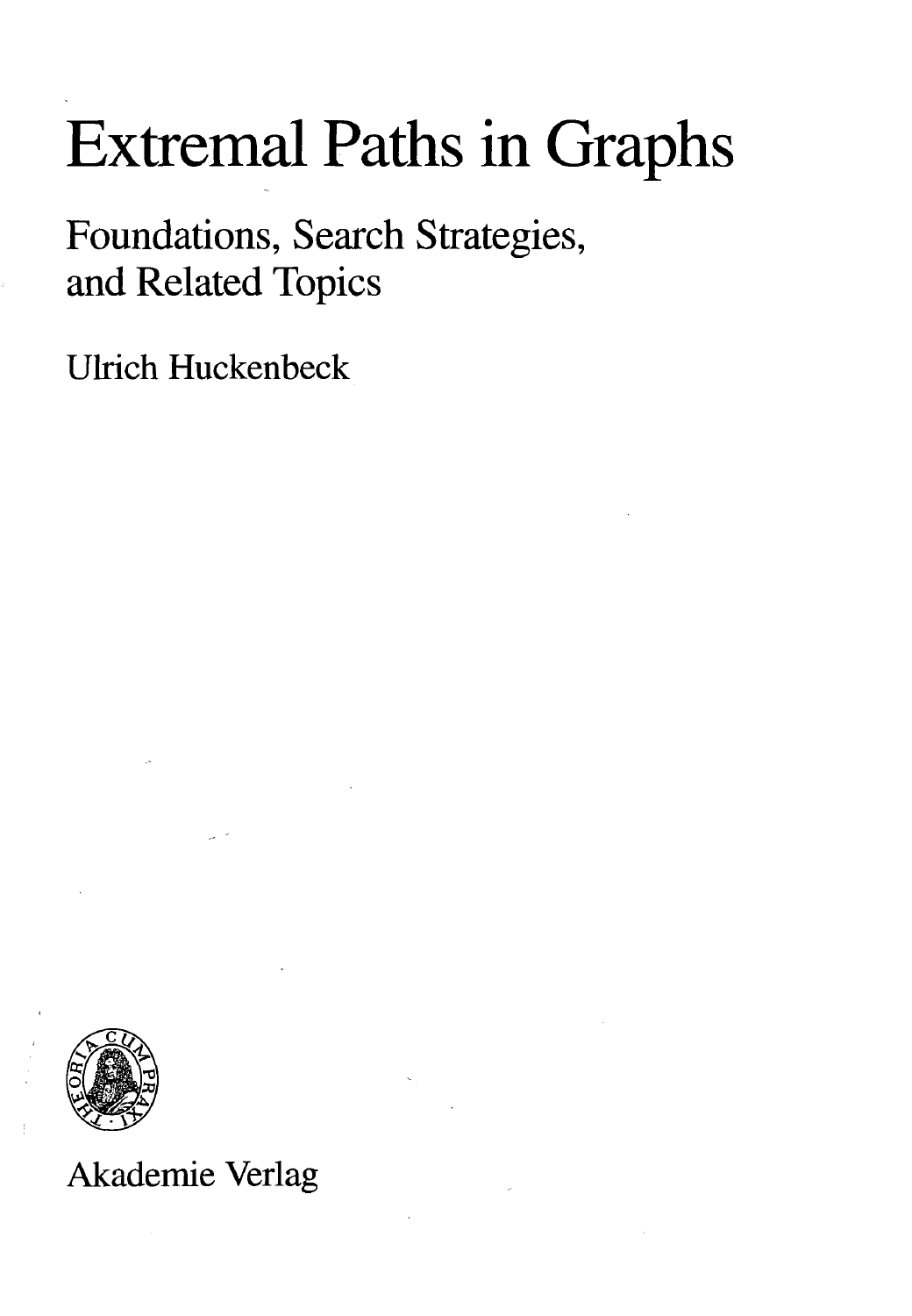## **Contents**

í

| 1              |         | Introduction                                                                                | 13  |
|----------------|---------|---------------------------------------------------------------------------------------------|-----|
|                | 1.1     |                                                                                             | 13  |
|                | $1.2\,$ |                                                                                             | 14  |
| $\overline{2}$ |         | <b>Path functions</b>                                                                       | 21  |
|                | 2.1     | Introduction of path functions and of related terms                                         | 21  |
|                | 2.2     | Simple methods to define path functions                                                     | 26  |
|                | 2.3     |                                                                                             | 31  |
|                |         | Definition of order preservation and monotonicity<br>2.3.1                                  | 32  |
|                |         | Structural properties of order preserving path functions<br>2.3.2                           | 34  |
|                |         | Further methods to construct order preserving functions<br>2.3.3                            | 38  |
|                |         | Modified versions of order preservation<br>2.3.4                                            | 51  |
|                |         | Further remarks and definitions concerning modified order pre-<br>2.3.5                     |     |
|                |         |                                                                                             | 62  |
|                | 2.4     |                                                                                             | 64  |
|                |         | Introduction to strong Bellman principles for path functions<br>2.4.1                       | 65  |
|                |         | Introduction to weak Bellman principles for path functions<br>2.4.2                         | 70  |
|                |         | Comparing Bellman principles with each other<br>2.4.3                                       | 72  |
|                |         | Relationships between Bellman properties and principles of or-<br>2.4.4                     |     |
|                |         |                                                                                             | 81  |
|                |         | 2.4.5<br>Relationships between Bellman properties and L-minimum preser-                     |     |
|                |         |                                                                                             | 86  |
|                |         | Structural properties of optimal paths if Bellman principles are<br>2.4.6                   |     |
|                |         | given $\ldots \ldots \ldots \ldots \ldots \ldots \ldots \ldots \ldots \ldots \ldots \ldots$ | 95  |
|                |         | Functional equations and similar structural properties of cost<br>2.4.7                     |     |
|                |         | functions with Bellman properties                                                           | 99  |
|                |         | Decision models with Bellman properties<br>2.4.8                                            | 101 |
|                | 2.5     | Further definitions and results related to path functions $\ldots \ldots$                   | 101 |
|                |         | Prefix, infix, and suffix monotone path functions $\ldots \ldots$<br>2.5.1                  | 101 |
|                |         | Introduction to heuristic functions<br>2.5.2                                                | 103 |
|                |         | 2.5.3                                                                                       | 104 |
|                |         |                                                                                             |     |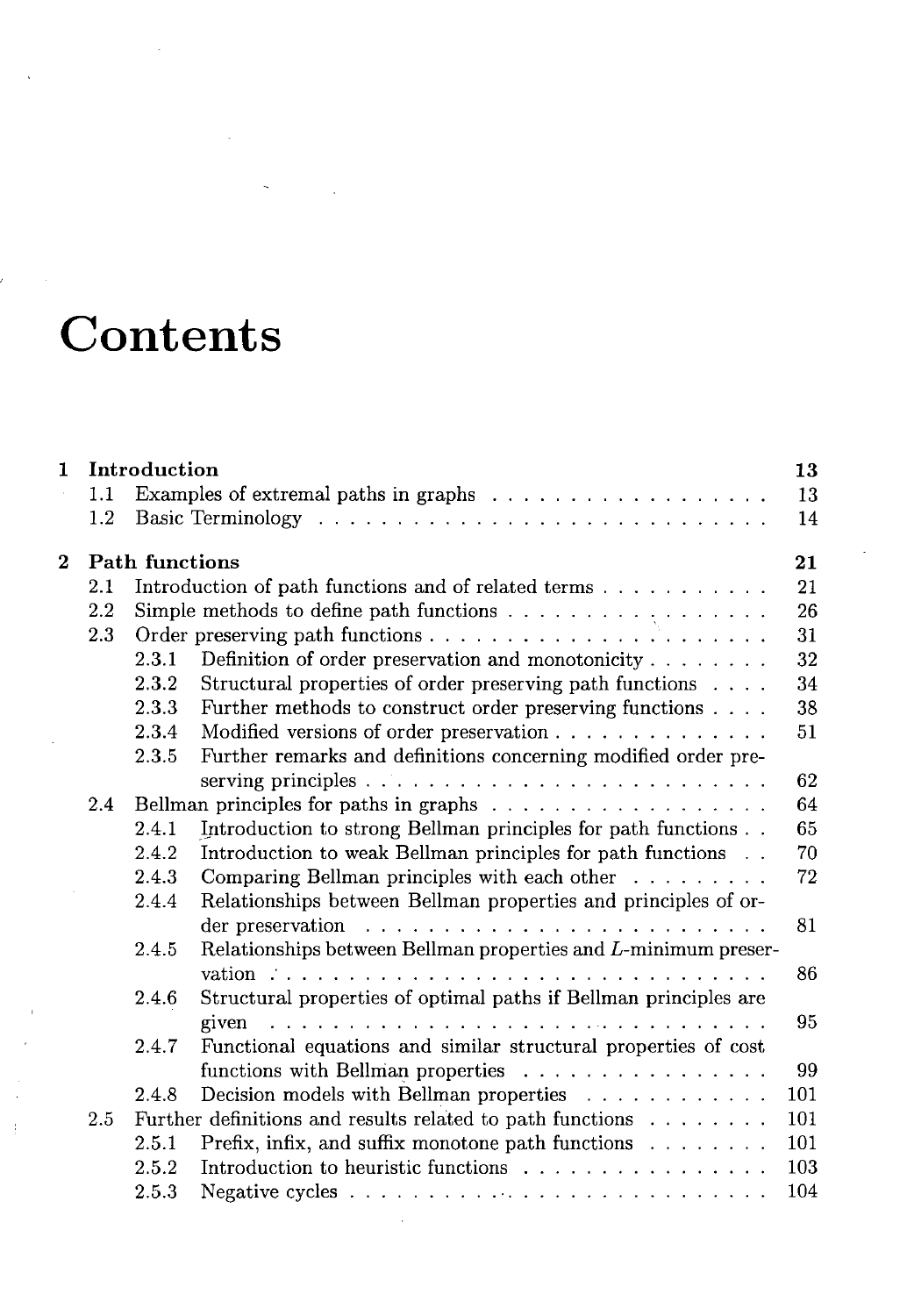$\bar{\mathbf{v}}$ 

|   |                                                                      | 2.5.4              |                                                                                              | 107 |  |  |  |
|---|----------------------------------------------------------------------|--------------------|----------------------------------------------------------------------------------------------|-----|--|--|--|
|   |                                                                      | 2.5.5              | Admissibility of path functions, of heuristic functions, and of                              |     |  |  |  |
|   |                                                                      |                    |                                                                                              | 108 |  |  |  |
|   |                                                                      | 2.5.6              | Triangle inequalities $\ldots \ldots \ldots \ldots \ldots \ldots \ldots \ldots$              | 109 |  |  |  |
|   |                                                                      | 2.5.7              | Nonmisleading node functions, proper node functions and non-                                 |     |  |  |  |
|   |                                                                      |                    |                                                                                              | 114 |  |  |  |
|   |                                                                      | 2.5.8              |                                                                                              | 115 |  |  |  |
|   |                                                                      | 2.5.9              | Dioid properties of paths in graphs                                                          | 119 |  |  |  |
| 3 |                                                                      |                    | Combinatorial results about paths in graphs                                                  | 123 |  |  |  |
|   | 3.1                                                                  |                    |                                                                                              | 124 |  |  |  |
|   | $3.2\,$                                                              |                    | Short cycles and other short paths in directed and half directed graphs                      | 129 |  |  |  |
|   | 3.3                                                                  |                    | Short cycles and other short paths in undirected graphs                                      | 131 |  |  |  |
|   |                                                                      | 3.3.1              | Short cycles in undirected graphs                                                            | 131 |  |  |  |
|   |                                                                      | 3.3.2              |                                                                                              | 134 |  |  |  |
|   | 3.4                                                                  |                    | Definitions and results in connexion with paths of arbitrary lengths                         | 143 |  |  |  |
|   | $3.5\,$                                                              |                    | Long cycles and long acyclic paths in digraphs $\ldots \ldots \ldots \ldots$                 | 146 |  |  |  |
|   | 3.6                                                                  |                    | Long cycles and other long paths in undirected graphs $\ldots \ldots \ldots$                 | 153 |  |  |  |
|   |                                                                      | 3.6.1              | Relationships between long paths and degrees of nodes                                        | 153 |  |  |  |
|   |                                                                      | 3.6.2              | Describing the maximal length of cycles and other paths without                              |     |  |  |  |
|   |                                                                      |                    |                                                                                              | 166 |  |  |  |
|   |                                                                      | 3.6.3              | Further results about long cycles and other long paths                                       | 169 |  |  |  |
| 4 | Algorithmic search for optimal paths in graphs and for other optimal |                    |                                                                                              |     |  |  |  |
|   |                                                                      | discrete objects   |                                                                                              | 171 |  |  |  |
|   | 4.1                                                                  |                    |                                                                                              | 173 |  |  |  |
|   |                                                                      | 4.1.1              | A simple optimal path problem and Dijkstra's algorithm                                       | 173 |  |  |  |
|   |                                                                      | 4.1.2              | Three well-known problems and their relationships to optimal                                 |     |  |  |  |
|   |                                                                      |                    |                                                                                              | 175 |  |  |  |
|   |                                                                      | $4.1.\overline{3}$ | Measures for the complexity of optimal path algorithms                                       | 178 |  |  |  |
|   |                                                                      |                    |                                                                                              |     |  |  |  |
|   |                                                                      | 4.1.4              | Formal descriptions of optimal path algorithms $\ldots \ldots \ldots$                        | 179 |  |  |  |
|   | 4.2                                                                  |                    |                                                                                              | 179 |  |  |  |
|   |                                                                      | 4.2.1              | Abstract search strategies for paths in graphs                                               | 180 |  |  |  |
|   |                                                                      | 4.2.2              |                                                                                              | 184 |  |  |  |
|   |                                                                      | 4.2.3              | Modifications of BF <sup>**</sup> and BF <sup>***</sup> $\ldots \ldots \ldots \ldots \ldots$ | 249 |  |  |  |
|   |                                                                      | 4.2.4              | The algorithm GENGOAL: a search strategy whose redirection                                   |     |  |  |  |
|   |                                                                      |                    |                                                                                              | 253 |  |  |  |
|   |                                                                      | 4.2.5              | A further algorithm for extremal goal paths: MarkA                                           | 259 |  |  |  |
|   |                                                                      | 4.2.6              |                                                                                              | 266 |  |  |  |
|   | 4.3                                                                  |                    |                                                                                              | 267 |  |  |  |
|   |                                                                      | 4.3.1              | The algorithm FORD-BELLMAN 1<br>. <i>.</i> .                                                 | 267 |  |  |  |
|   |                                                                      | 4.3.2              | The algorithm FORD-BELLMAN 2<br>.                                                            | 282 |  |  |  |
|   |                                                                      | 4.3.3              | The algorithm FORD-BELLMAN 3<br>.<br>Algorithms computing minimal costs of paths             | 285 |  |  |  |

 $\sim 10^{-1}$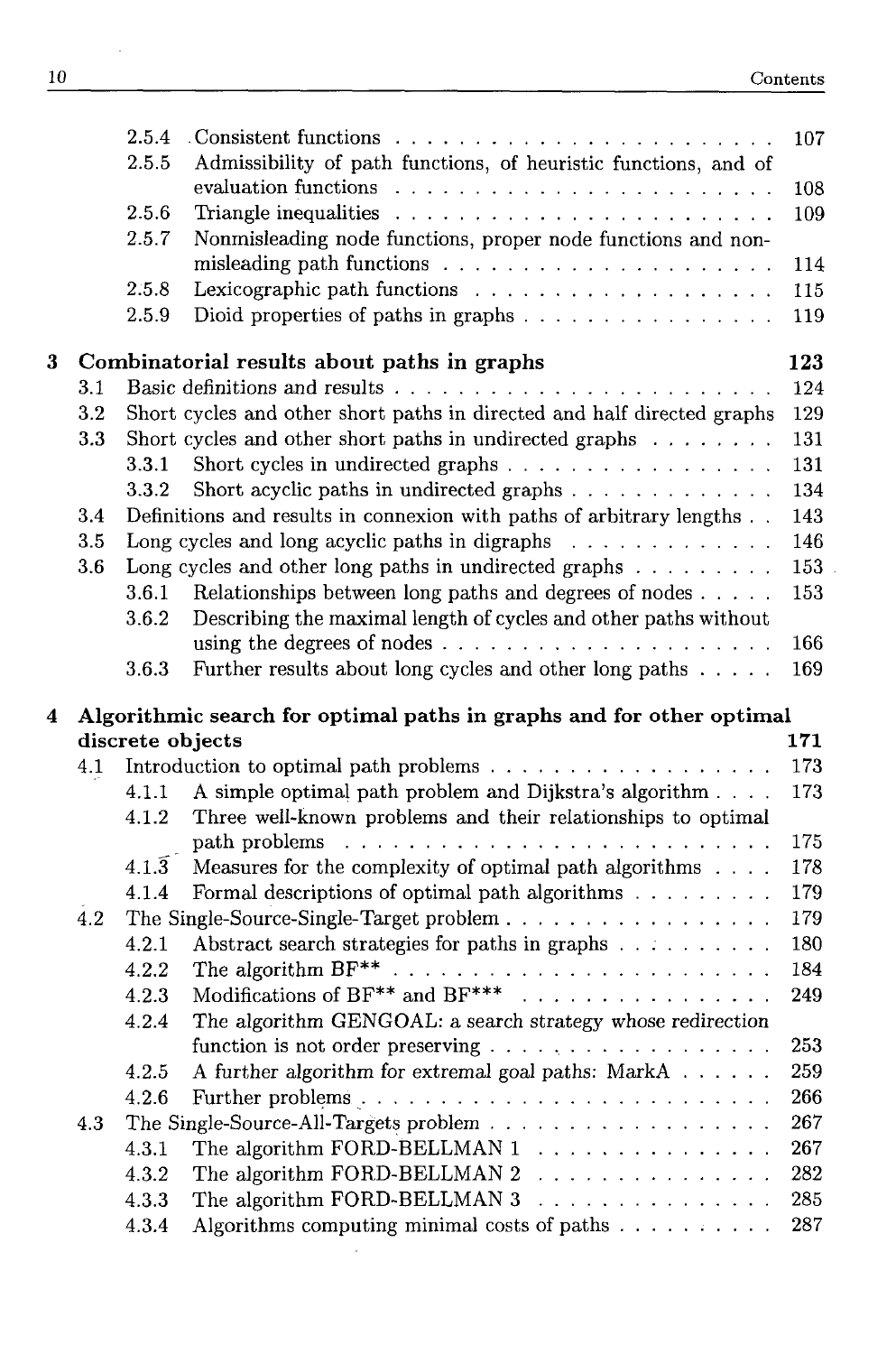$\pm$ 

|     | 4.3.5      | Finding C-minimal s-v-paths if $C : \mathcal{P}(s) \to (\mathbf{R}, \preceq)$ and if $\preceq$ is |     |
|-----|------------|---------------------------------------------------------------------------------------------------|-----|
|     |            |                                                                                                   | 292 |
|     | 4.3.6      | Using Best-First Search instead of Ford-Bellman strategies                                        | 293 |
|     | 4.3.7      | Further results from literature                                                                   | 294 |
|     | 4.3.8      | Finding C-maximal s-v-paths for all nodes $v \dots \dots \dots$                                   | 295 |
| 4.4 |            |                                                                                                   | 296 |
|     | 4.4.1      | Matrix algorithms simulating Ford-Bellman algorithms                                              | 299 |
|     | 4.4.2      | Fast versions of the previous matrix algorithms                                                   | 311 |
|     | 4.4.3      |                                                                                                   | 318 |
|     | 4.4.4      |                                                                                                   | 321 |
|     | 4.4.5      | Further solutions of All-Pairs-Optimal-Path problems                                              | 323 |
| 4.5 |            | Path problems and related questions in special graphs or in other special                         |     |
|     | situations |                                                                                                   | 324 |
|     | 4.5.1      | Path problems arising from Geometry                                                               | 324 |
|     | 4.5.2      | Extremal paths in planar graphs $\ldots \ldots \ldots \ldots \ldots$                              | 328 |
|     | 4.5.3      | Path problems in graphs with a special structure or with a spe-                                   |     |
|     |            |                                                                                                   | 330 |
| 4.6 |            | Parallel search algorithms for optimal paths                                                      | 331 |
|     | 4.6.1      | Using computers without common memory                                                             | 331 |
|     | 4.6.2      | Using computers with a common memory $\ldots \ldots \ldots \ldots$                                | 332 |
| 4.7 |            | Searching for optimal paths in random graphs $\ldots$ ,                                           | 333 |
| 4.8 |            | Searching for almost optimal paths in graphs $\ldots \ldots \ldots \ldots$                        | 340 |
|     | 4.8.1      | Searching for paths with approximately minimal costs                                              | 341 |
|     | 4.8.2      | Searching for the $K$ best paths $\ldots \ldots \ldots \ldots \ldots \ldots$                      | 341 |
| 4.9 |            | Paths with extremal values $C_1(P)/C_2(P)$ where $C_1, C_2$ have a simple                         |     |
|     |            |                                                                                                   | 344 |
|     | 4.9.1      | $(C_1/C_2)$ -extremal paths in acyclic digraphs $\ldots \ldots \ldots$                            | 344 |
|     | 4.9.2      |                                                                                                   | 352 |
|     | 4.9.3      | Relationships between approximation theoretical problems and                                      |     |
|     |            |                                                                                                   | 355 |
|     |            | 4.10 Path problems with several path functions or with side constraints                           | 369 |
|     |            | 4.10.1 Path problems with several path functions                                                  | 369 |
|     |            | 4.10.2 Path problems with rational side constraints                                               | 371 |
|     |            | 4.10.3 Further path problems with side constraints                                                | 374 |
|     |            | 4.10.4 General remarks about path problems with side constraints                                  | 374 |
|     |            | 4.11 Hard problems                                                                                | 376 |
|     |            | 4.11.1 Path problems whose hardness is caused by the underlying cost                              |     |
|     |            |                                                                                                   | 376 |
|     |            | 4.11.2 The Traveling Salesman Problem and other hard path problems                                |     |
|     |            |                                                                                                   | 382 |
|     |            |                                                                                                   | 390 |
|     |            | 4.12 Searching for optimal graphs and for other discrete objects similar to                       |     |
|     |            |                                                                                                   | 391 |
|     |            | 4.12.1 Searching for optimal subgraphs in a given graph                                           | 391 |
|     |            |                                                                                                   |     |

 $\sim 10^{-10}$